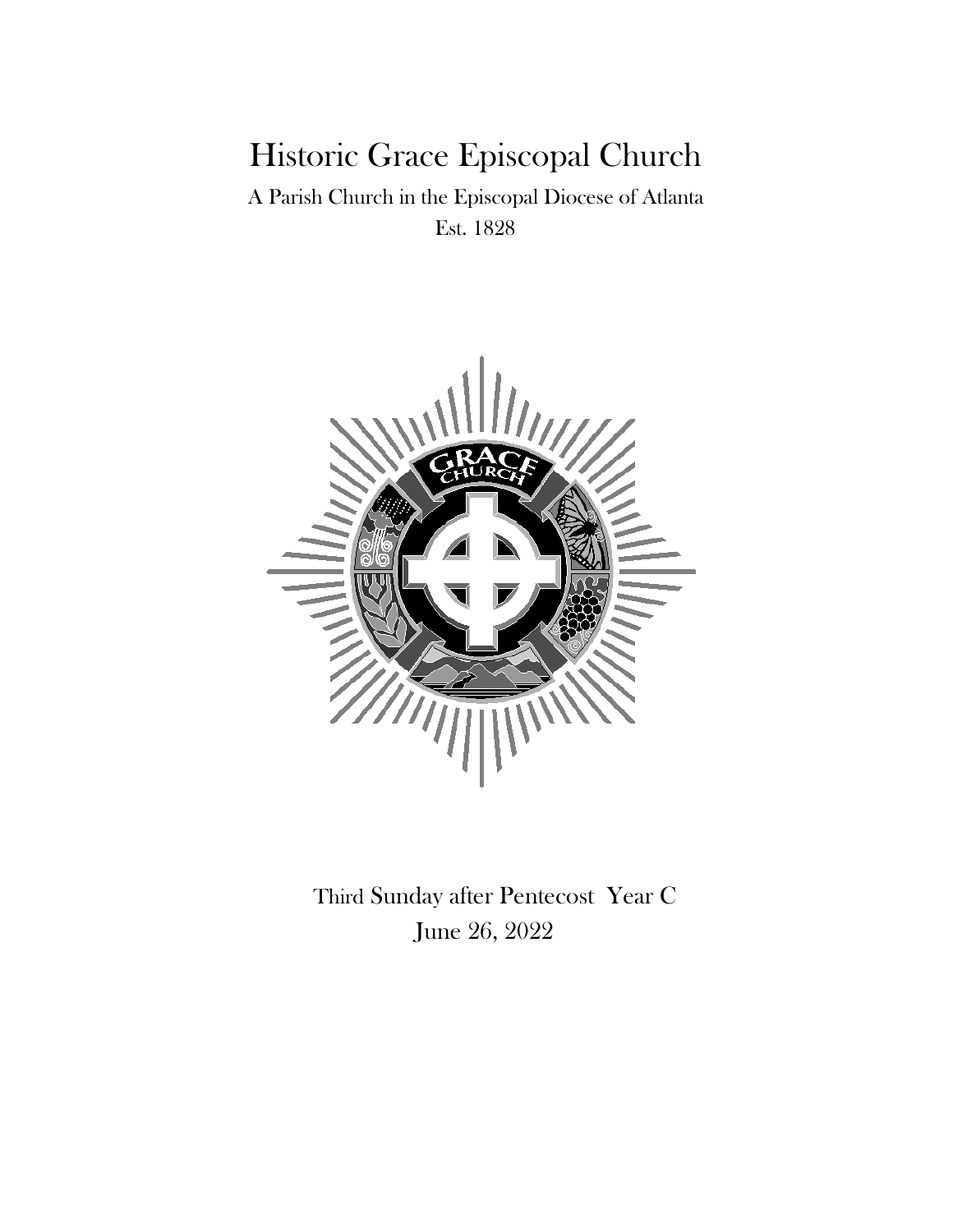#### Page 1

# Holy Eucharist Rite I 8:15AM

The 8:15 early service is a simple, contemplative service that offers you a time and space for prayer. It uses the more traditional language that can be found within the Anglican Tradition and primarily comes from the earlier 1928 Book of Common Prayer. Please feel free to take advantage of the quiet space before the service begins for your personal devotions.

### Community Minute

# The Word of God

# **Opening Acclamation** BCP 323

| Celebrant | Blessed be God: Father, Son, and Holy Spirit.       |
|-----------|-----------------------------------------------------|
| People    | And blessed be his kingdom, now and for ever. Amen. |

# **Collect for Purity BCP 323**

Almighty God, to you all hearts are open, all desires known, and from you no secrets are hid: Cleanse the thoughts of our hearts by the inspiration of your Holy Spirit, that we may perfectly love you, and worthily magnify your holy Name; through Christ our Lord. Amen.

# Gloria BCP 324

# The Collect of the Day

Almighty God, you have built your Church upon the foundation of the apostles and prophets, Jesus Christ himself being the chief cornerstone: Grant us so to be joined together in unity of spirit by their teaching, that we may be made a holy temple acceptable to you; through Jesus Christ our Lord, who lives and reigns with you and the Holy Spirit, one God, for ever and ever. Amen.

| The First Reading: 2 Kings 2:1-2, 6-14       | Leaflet, page 3 |
|----------------------------------------------|-----------------|
| Psalm 77:1-2, 11-20                          | Leaflet, page 4 |
| The Second Reading: Galatians 5:1,13-25      | Leaflet, page 4 |
| The Gospel Reading: Luke 9:51-62             | Leaflet, page 5 |
| The Homily: The Rev. Dr. Cynthia Park        |                 |
| The Nicene Creed                             | Leaflet, page 5 |
| The Prayers of the People                    | Leaflet, page 6 |
| The Peace                                    | <b>BCP 332</b>  |
| The Offertory                                |                 |
| The Great Thanksgiving: Eucharistic Prayer I | <b>BCP 333</b>  |
| The Lord's Prayer                            | <b>BCP 336</b>  |
| The Breaking of the Bread                    | <b>BCP 337</b>  |
| <b>Communion of the People</b>               |                 |
| <b>Prayer after Communion</b>                | <b>BCP 339</b>  |
| The Blessing                                 |                 |
| <b>The Dismissal</b>                         | <b>BCP 339</b>  |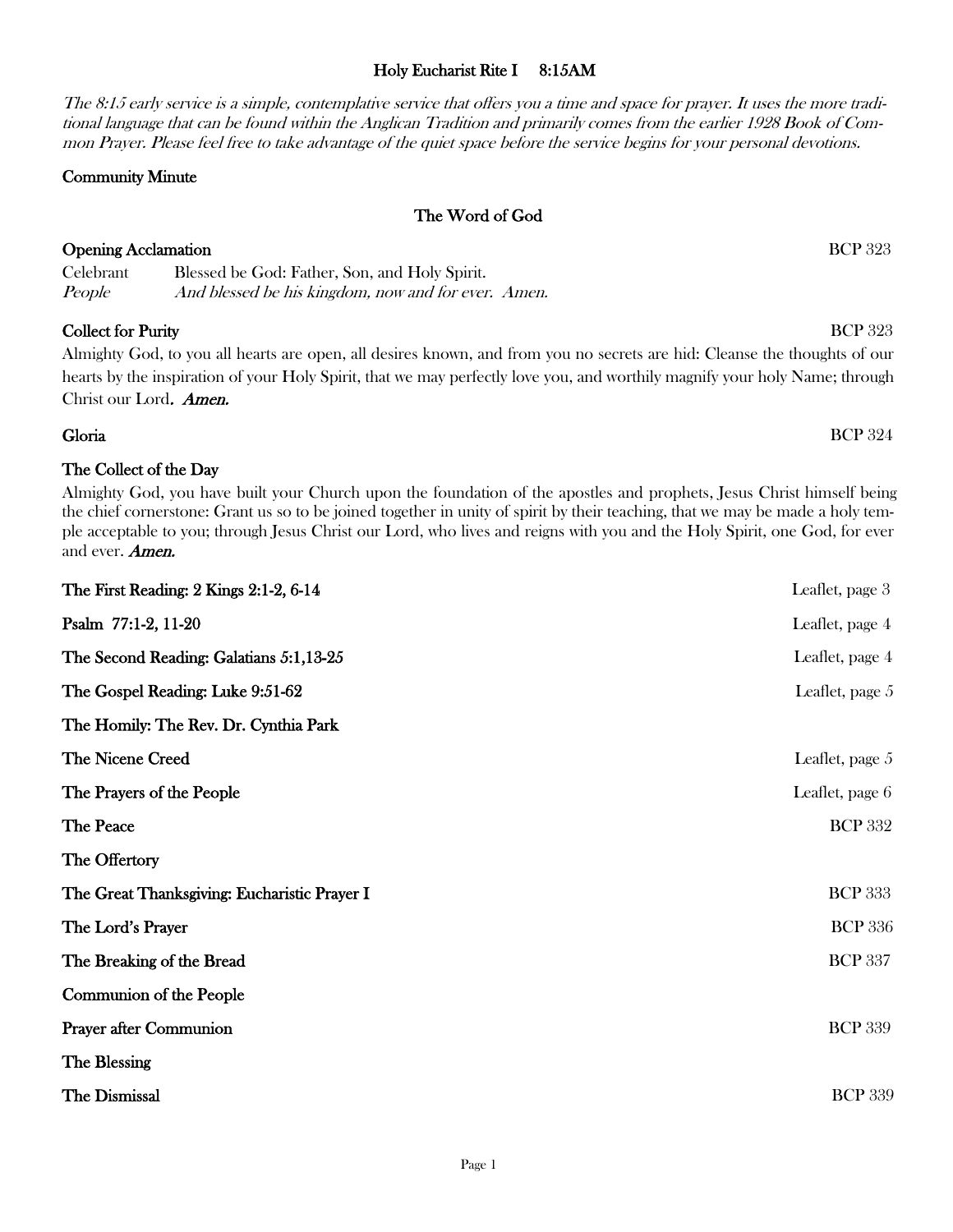# Holy Eucharist Rite II 10:45AM

Prelude Prelude Prelude on "*Union Seminar"* Charles Callahan

H. W. Gray Publishing Co.

Ernest Plunkett, Guest Organist

### Community Minute

The word "liturgy" means "the public work of the people that has a personal cost." We invest our energy and resources into our common prayer. The opening portion of the liturgy invites us to gather in this space at this time, bringing all of ourselves into this shared worship as we focus our attention on God's love for us. We are made more aware of our union with God and with one another as we remember that our worship of God is the core element of our lives as Christians.

At the Entrance: Hymn 525 Words: Samuel John Stone (1839-1900) Music: Aurelia, Samuel Sebastian Wesley (1810-1876)

# The Word of God

#### **Opening Acclamation** BCP 355

| Celebrant | Blessed be God: Father, Son, and Holy Spirit.       |
|-----------|-----------------------------------------------------|
| People    | And blessed be his kingdom, now and for ever. Amen. |

#### **Collect for Purity BCP 355**

Almighty God, to you all hearts are open, all desires known, and from you no secrets are hid: Cleanse the thoughts of our hearts by the inspiration of your Holy Spirit, that we may perfectly love you, and worthily magnify your holy Name; through Christ our Lord. **Amen.** 

Gloria: Hymn S278 William Mathias (b.1934) ©1976, Oxford University Press, Inc.

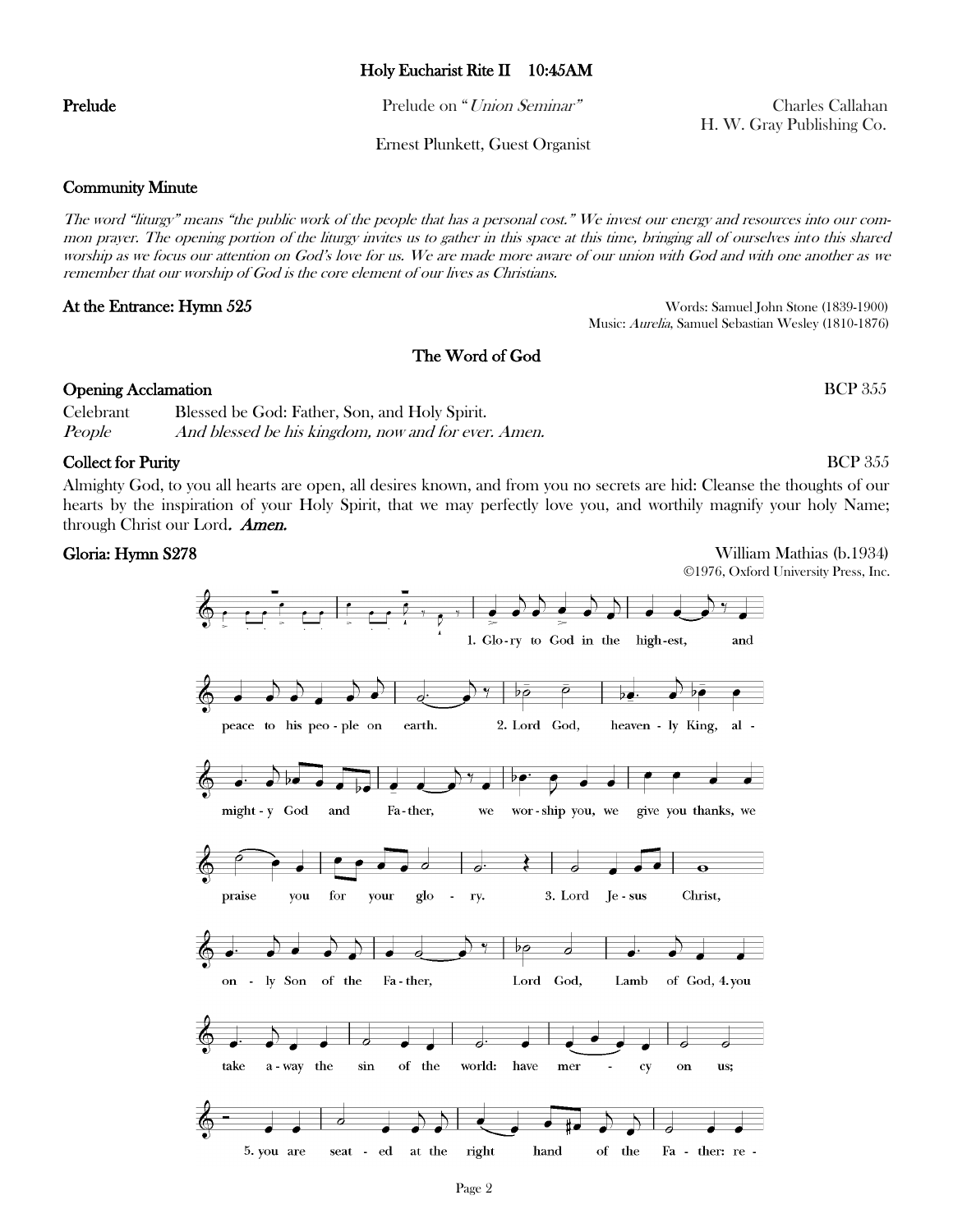

### The Collect of the Day

Celebrant The Lord be with you. People And also with you. Celebrant Let us pray.

Almighty God, you have built your Church upon the foundation of the apostles and prophets, Jesus Christ himself being the chief cornerstone: Grant us so to be joined together in unity of spirit by their teaching, that we may be made a holy temple acceptable to you; through Jesus Christ our Lord, who lives and reigns with you and the Holy Spirit, one God, for ever and ever. **Amen.** 

Our attention now turns to the assigned texts for the day, as we listen for the Spirit's guidance through ancient texts that connect with our present circumstances. We remember that it is not so much that "we read the texts," as it is that "the Spirit reads us through the texts." Following the readings and hymn, the preacher will offer a sermon that seeks to help nurture our personal and communal reflection.

### The First Reading: 2 Kings 2:1-2, 6-14

When the LORD was about to take Elijah up to heaven by a whirlwind, Elijah and Elisha were on their way from Gilgal. Elijah said to Elisha, "Stay here; for the LORD has sent me as far as Bethel." But Elisha said, "As the LORD lives, and as you yourself live, I will not leave you." So they went down to Bethel. Then Elijah said to him, "Stay here; for the LORD has sent me to the Jordan." But he said, "As the LORD lives, and as you yourself live, I will not leave you." So the two of them went on. Fifty men of the company of prophets also went, and stood at some distance from them, as they both were standing by the Jordan. Then Elijah took his mantle and rolled it up, and struck the water; the water was parted to the one side and to the other, until the two of them crossed on dry ground. When they had crossed, Elijah said to Elisha, "Tell me what I may do for you, before I am taken from you." Elisha said, "Please let me inherit a double share of your spirit." He responded, "You have asked a hard thing; yet, if you see me as I am being taken from you, it will be granted you; if not, it will not." As they continued walking and talking, a chariot of fire and horses of fire separated the two of them, and Elijah ascended in a whirlwind into heaven. Elisha kept watching and crying out, "Father, father! The chariots of Israel and its horsemen!" But when he could no longer see him, he grasped his own clothes and tore them in two pieces. He picked up the mantle of Elijah that had fallen from him, and went back and stood on the bank of the Jordan. He took the mantle of Elijah that had fallen from him, and struck the water, saying, "Where is the LORD, the God of Elijah?" When he had struck the water, the water was parted to the one side and to the other, and Elisha went over.

Reader The Word of the Lord. People Thanks be to God.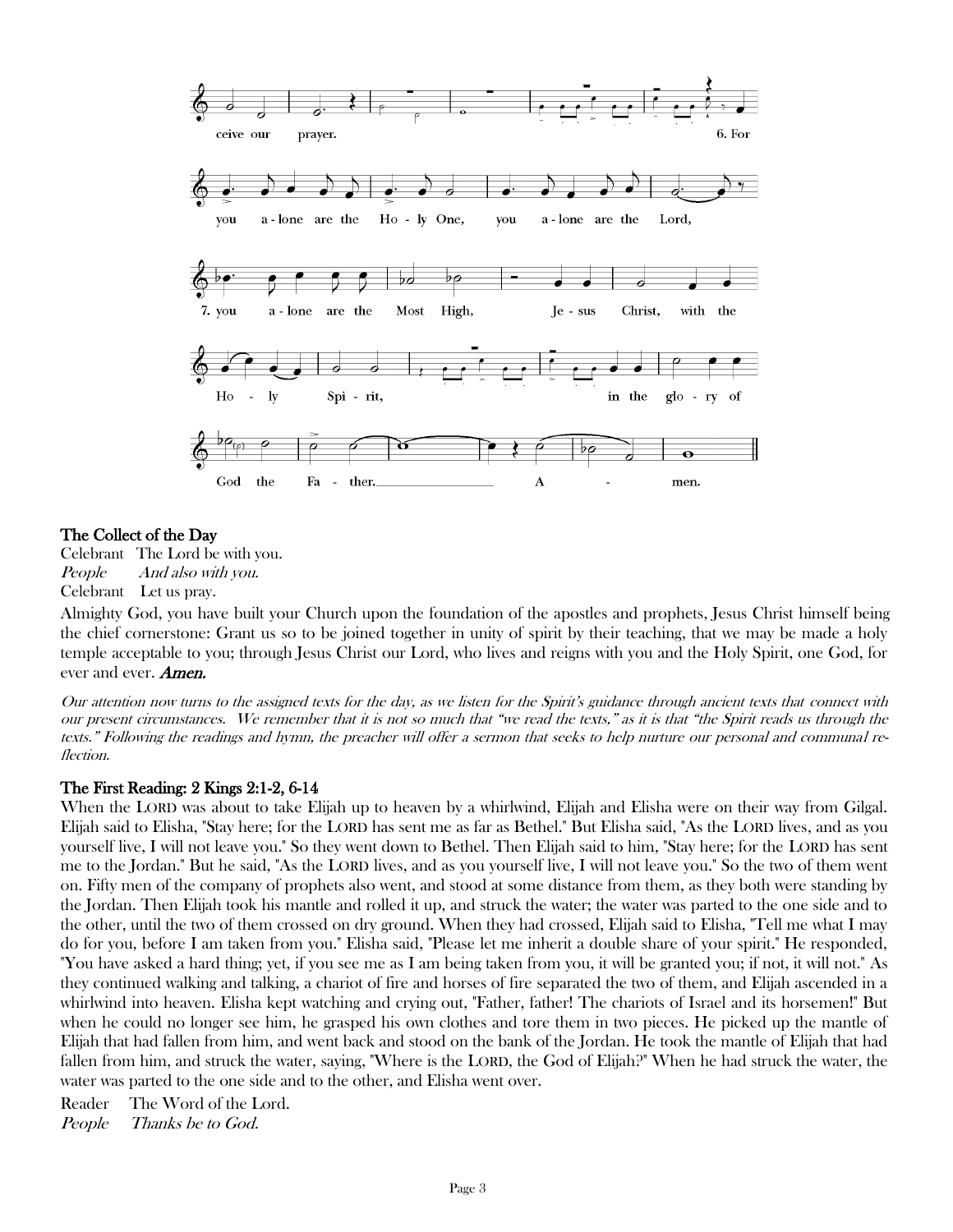# **Psalm 77:1-2, 11-20** BCP 693

- 1 I will cry aloud to God; \* I will cry aloud, and he will hear me.
- 2 In the day of my trouble I sought the Lord; \* my hands were stretched out by night and did not tire; I refused to be comforted.
- 11 I will remember the works of the LORD, \* and call to mind your wonders of old time.
- 12 I will meditate on all your acts \* and ponder your mighty deeds.
- 13 Your way, O God, is holy; \* who is so great a god as our God?
- 14 You are the God who works wonders \* and have declared your power among the peoples.
- 15 By your strength you have redeemed your people, \* the children of Jacob and Joseph.
- 16 The waters saw you, O God; \* the waters waw you and trembled; \* the very depths were shaken.
- 17 The clouds poured out water; the skies thundered; \* your arrows flashed to and fro;
- 18 The sound of your thunder was in the whirlwind; your lightnings lit up the world; \* the earth trembled and shook.
- 19 Your way was in the sea, and your paths in the great waters, \* yet your footsteps were not seen.
- 20 You led your people like a flock \* by the hand of Moses and Aaron.

# The Second Reading: Galatians 5:1, 13-25

For freedom Christ has set us free. Stand firm, therefore, and do not submit again to a yoke of slavery. For you were called to freedom, brothers and sisters; only do not use your freedom as an opportunity for self-indulgence, but through love become slaves to one another. For the whole law is summed up in a single commandment, "You shall love your neighbor as yourself." If, however, you bite and devour one another, take care that you are not consumed by one another. Live by the Spirit, I say, and do not gratify the desires of the flesh. For what the flesh desires is opposed to the Spirit, and what the Spirit desires is opposed to the flesh; for these are opposed to each other, to prevent you from doing what you want. But if you are led by the Spirit, you are not subject to the law. Now the works of the flesh are obvious: fornication, impurity, licentiousness, idolatry, sorcery, enmities, strife, jealousy, anger, quarrels, dissensions, factions, envy, drunkenness, carousing, and things like these. I am warning you, as I warned you before: those who do such things will not inherit the kingdom of God. By contrast, the fruit of the Spirit is love, joy, peace, patience, kindness, generosity, faithfulness, gentleness, and self-control. There is no law against such things. And those who belong to Christ Jesus have crucified the flesh with its passions and desires. If we live by the Spirit, let us also be guided by the Spirit.

Reader The Word of the Lord. People Thanks be to God.

At the Sequence: Hymn 458 vs. 1, 2, 6, 7 Words: Samuel Crossman (1624-1683), alt. Music: Love Unknown, John Ireland (1879-1962) Music: copyright ©1924, John Ireland. By permission of executors of N. Kirby deceased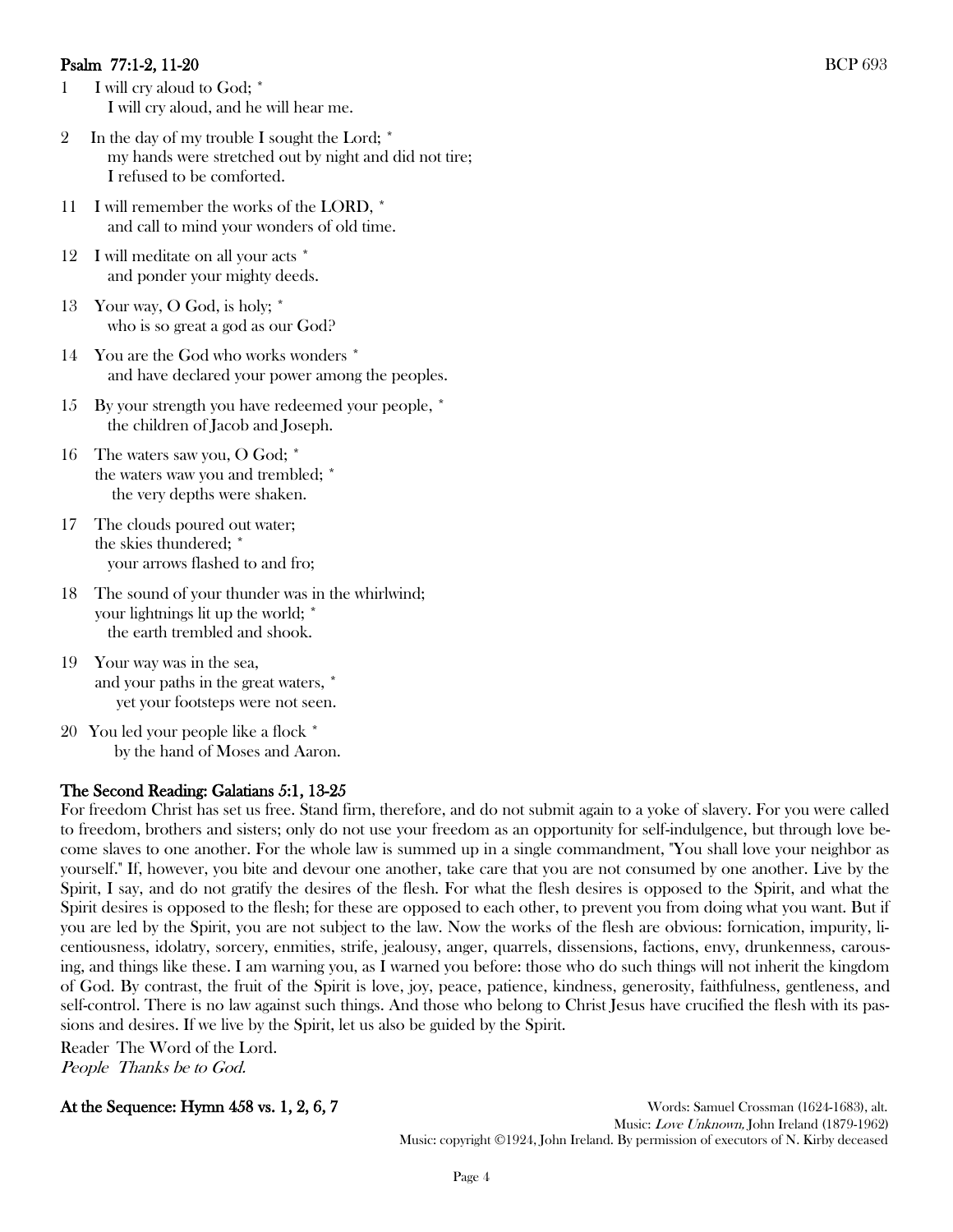### The Gospel Reading: Luke 9:51-62

Priest The Holy Gospel of our Lord Jesus Christ according to Luke. People Glory to you, Lord Christ.

When the days drew near for Jesus to be taken up, he set his face to go to Jerusalem. And he sent messengers ahead of him. On their way they entered a village of the Samaritans to make ready for him; but they did not receive him, because his face was set toward Jerusalem. When his disciples James and John saw it, they said, "Lord, do you want us to command fire to come down from heaven and consume them?" But he turned and rebuked them. Then they went on to another village. As they were going along the road, someone said to him, "I will follow you wherever you go." And Jesus said to him, "Foxes have holes, and birds of the air have nests; but the Son of Man has nowhere to lay his head." To another he said, "Follow me." But he said, "Lord, first let me go and bury my father." But Jesus said to him, "Let the dead bury their own dead; but as for you, go and proclaim the kingdom of God." Another said, "I will follow you, Lord; but let me first say farewell to those at my home." Jesus said to him, "No one who puts a hand to the plow and looks back is fit for the kingdom of God."

Priest The Gospel of the Lord.

People Praise to you, Lord Christ.

### The Homily: The Rev. Dr. Cynthia Park

Following the readings and sermon, we continue our worship by reciting the Nicene Creed, first adopted after Emperor Constantine called the Council of Nicaea in the year 325. It was further developed in the year 381 at the Council of Constantinople. The Creed is the collective Church's way of capturing a glimpse of the foundational elements of the Christian faith. Following th<sup>e</sup> Creed, the community shares the Prayers of the People and the Confession of Sin and Absolution, with the pause just prior to the Confession being a crucial moment to remember our own growing edges.

#### The Nicene Creed *said by all* BCP 358

We believe in one God, the Father, the Almighty, maker of heaven and earth, of all that is, seen and unseen. We believe in one Lord, Jesus Christ, the only Son of God, eternally begotten of the Father, God from God, Light from Light, true God from true God, begotten, not made, of one Being with the Father. Through him all things were made. For us and for our salvation he came down from heaven: by the power of the Holy Spirit he became incarnate from the Virgin Mary, and was made man. For our sake he was crucified under Pontius Pilate; he suffered death and was buried. On the third day he rose again in accordance with the Scriptures; he ascended into heaven and is seated at the right hand of the Father. He will come again in glory to judge the living and the dead, and his kingdom will have no end. We believe in the Holy Spirit, the Lord, the giver of life, who proceeds from the Father and the Son. With the Father and the Son he is worshiped and glorified. He has spoken through the Prophets. We believe in one holy catholic and apostolic Church. We acknowledge one baptism for the forgiveness of sins. We look for the resurrection of the dead, and the life of the world to come. Amen.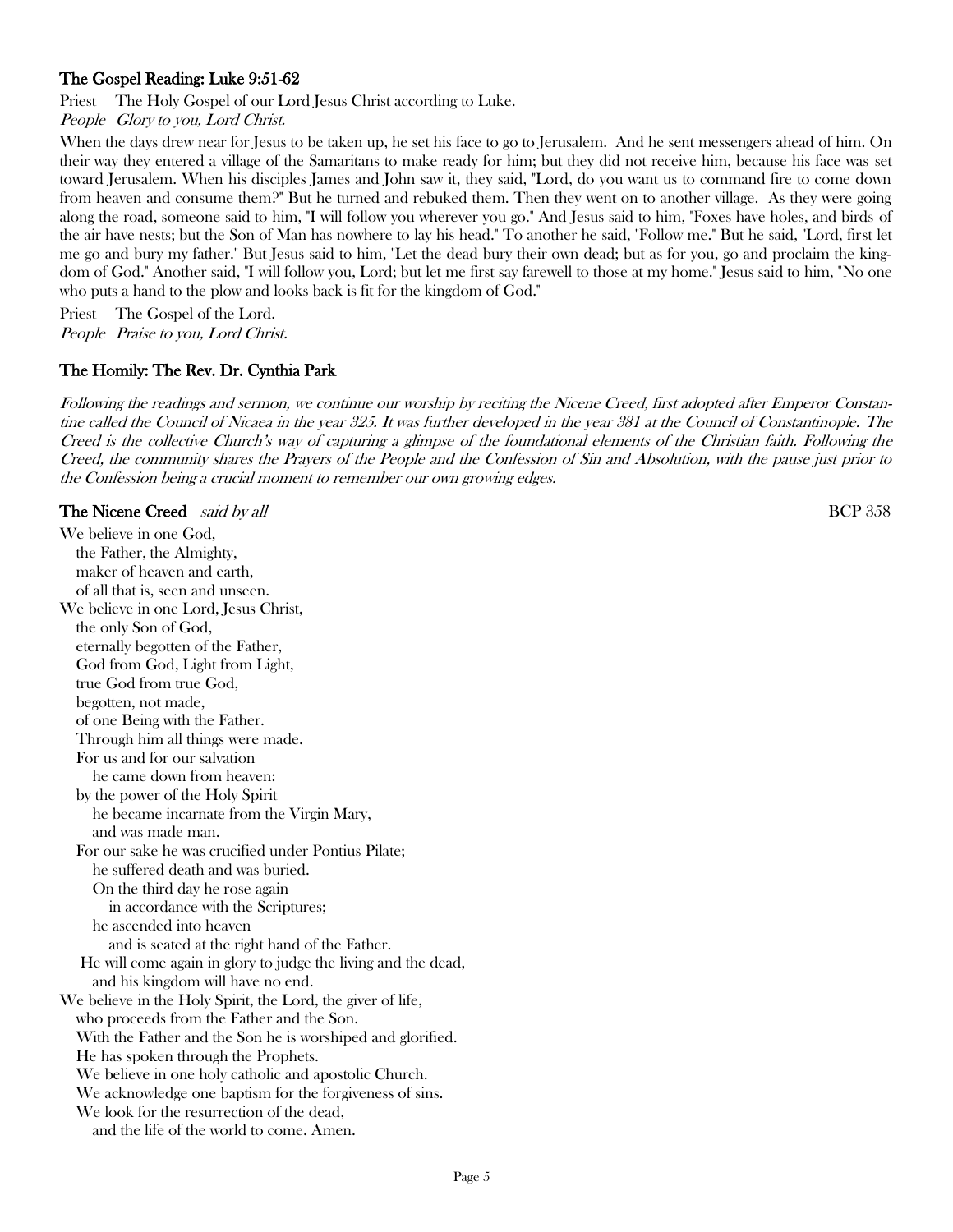# The Prayers of the People Please continue standing or kneel as you are able.

For the blessings of our lives, we give thanks to you, O God. We are grateful for the opportunity to gather here on this day in our common worship of you. In all that we do, help us to be more aware of your presence in our lives, so that we may never lose hope.

We are aware of so much pain in the world, so much anger and fear, and often we don't know how to respond. We feel overwhelmed, and we struggle to find ways to offer help or to receive help ourselves. Help us to remember that we are all connected through the Spirit of Christ that weaves all of creation together in one tapestry of love. With an awareness of your presence, let us be bearers of light in a struggling world.

Make us aware of the concerns of our nation, our state, and our community as we are challenged to pay attention to where we can share our own gifts and strengths. Let us hold our leaders to standards that promote the common good, that encourage respect and decency, and that support compassion and justice. May we all nurture honesty as we resist greed and the urge to manipulate fears. With an awareness of your presence, let us be bearers of light in our community.

Within this community, we remember the concerns of those we love, those who are struggling, those who are ill, those who are grieving, and those who are recovering. Today, we especially remember parishioners Nonnie Marett, Evan Kohler-Camp, Lee Bitzer; Peggy Douglas, family of Newsom & Carol Cummings; Gene West, father of parishioner Joey West; Adrian Cutchshaw, family friend of parishioner Sandra Lykins. As we gather here, we remember that we never carry our burdens alone. With an awareness of your presence, let us be bearers of light with one another.

As we come to share the Eucharist today, we remember those who have died, those souls we will always love but no longer see here in the way we once did. Even as we are honest about our own grief, we pay attention to the ways that the Light of Christ shines in our hearts, reminding us that all is held in God's loving embrace.

With an awareness of your presence, let us nurture the light within ourselves.

Open our eyes to see you, our ears to hear you, and our hearts to celebrate our connection with you and one another. May we take seriously the call to grow spiritually as we pray for our lives to be transformed as we practice our faith in the world today.

# The Confession and Absolution BCP 360

Let us confess our sins against God and our neighbor.

Silence may be kept.

Minister and People Most merciful God, we confess that we have sinned against you in thought, word, and deed, by what we have done, and by what we have left undone. We have not loved you with our whole heart; we have not loved our neighbors as ourselves. We are truly sorry and we humbly repent. For the sake of your Son Jesus Christ, have mercy on us and forgive us; that we may delight in your will, and walk in your ways, to the glory of your Name. Amen.

Almighty God have mercy on you, forgive you all your sins through our Lord Jesus Christ, strengthen you in all goodness, and by the power of the Holy Spirit keep you in eternal life. **Amen.** 

# The Peace

Celebrant The peace of the Lord be always with you. People And also with you.

### Please be seated.

We have arrived at the point of the liturgy that focuses our attention on Christ's presence with us in the Holy Eucharist. "Eucharist" means "thanksgiving," and we are called to remember our gratitude to God for the blessings of our lives. Together, we share in Holy Communion, which we believe is the Real Presence of Christ both within the bread and wine and within each soul present. We offer ourselves and visualize ourselves on the altar, as we pray for a transformation of heart that will nurture our ongoing lives.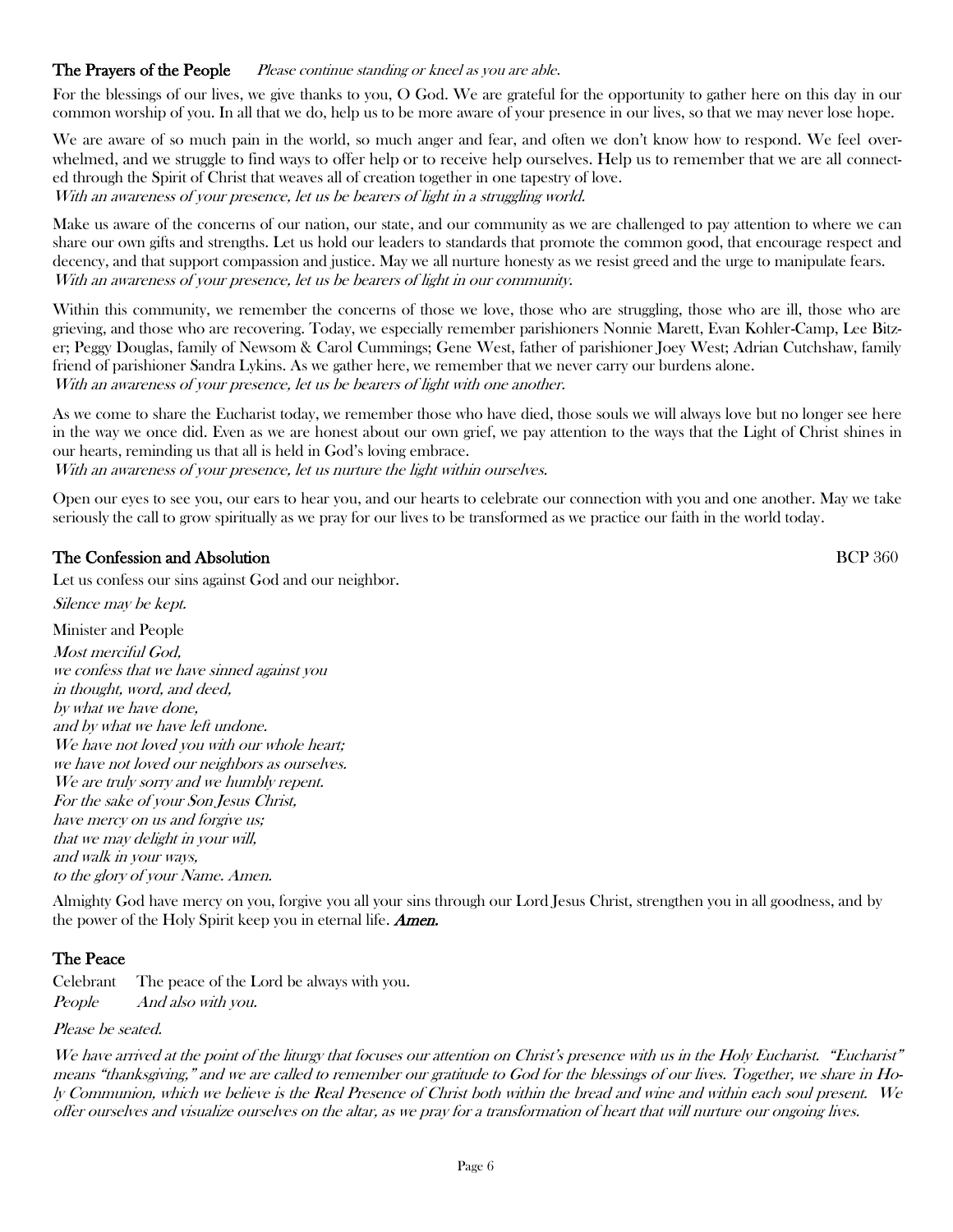Offertory **Simple Song from MASS (1971)** Leonard Bernstein Copyright 1971, Anderson Holdings LLC and Stephen Schwartz Leonard Bernstein Music Publishing Company LLC. Boosey & Hawkes, Inc., Hal Leonard Music Publishing

Albert Gerring, baritone

Sing God a simple song: Lau da lau de Make it up, as you go along: Lau da lau de Sing, like you like to sing. God loves all simple things, For God, is the simplest of all. For God, is the simplest of all I will sing the Lord a new song to praise him, to bless him, to bless the Lord. I will sing his praises, while I live all of my days.

At the Presentation: Hymn 618 verses 1, 4 Words: John Athelstan Laurie Riley (1858-1945) Music: Lasst uns erfreeuen, melody from Auserlesene Catholiche Kirchengeseng, 1623: adapt. and harm. Ralph Vaughan Williams (1872-1958) Words, Music: by permission of Oxford University Press.

## The Holy Communion

The Great Thanksgiving Please stand as you are able. BCP 361

Eucharistic Prayer A



Celebrant

It is right, and a good and joyful thing, always and everywhere to give thanks to you, Father Almighty, Creator of heaven and earth. (the Celebrant will offer a prayer for the day.)

Therefore we praise you, joining our voices with Angels and Archangels and with all the company of heaven, who for ever sing this hymn to proclaim the glory of your Name:

Sanctus: Hymn S130 Setting: From Deutsche Messe, Franz Peter Schubert (1797-1828); arr. Richard Proulx (b. 1937)

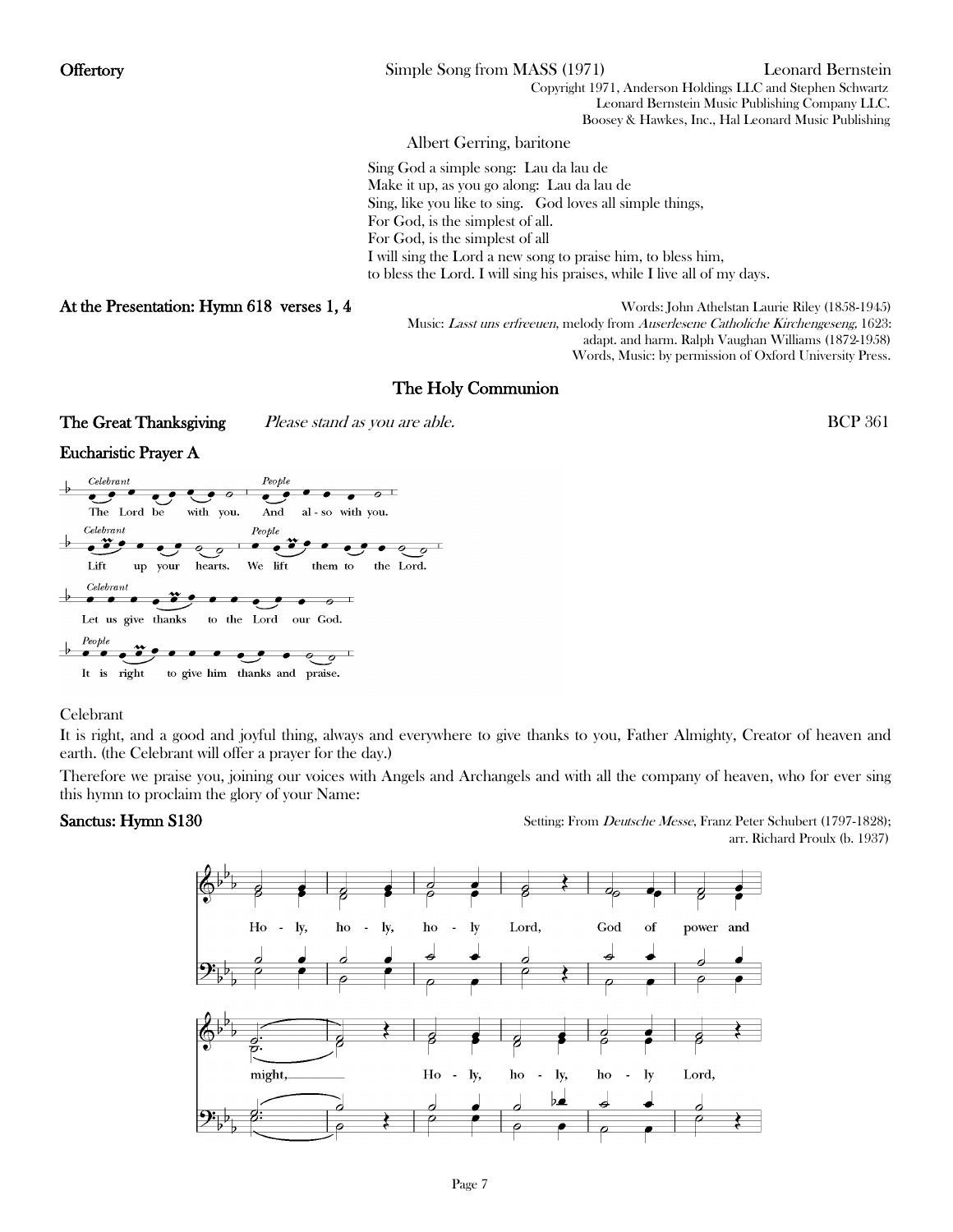

#### Celebrant

Holy and gracious Father: In your infinite love you made us for yourself, and, when we had fallen into sin and become subject to evil and death, you, in your mercy, sent Jesus Christ, your only and eternal Son, to share our human nature, to live and die as one of us, to reconcile us to you, the God and Father of all.

He stretched out his arms upon the cross, and offered himself, in obedience to your will, a perfect sacrifice for the whole world. On the night he was handed over to suffering and death, our Lord Jesus Christ took bread; and when he had given thanks to you, he broke it, and gave it to his disciples, and said, "Take, eat: This is my Body, which is given for you. Do this for the remembrance of me."

After supper he took the cup of wine; and when he had given thanks, he gave it to them, and said, "Drink this, all of you: This is my Blood of the new Covenant, which is shed for you and for many for the forgiveness of sins. Whenever you drink it, do this for the remembrance of me."

Therefore we proclaim the mystery of faith: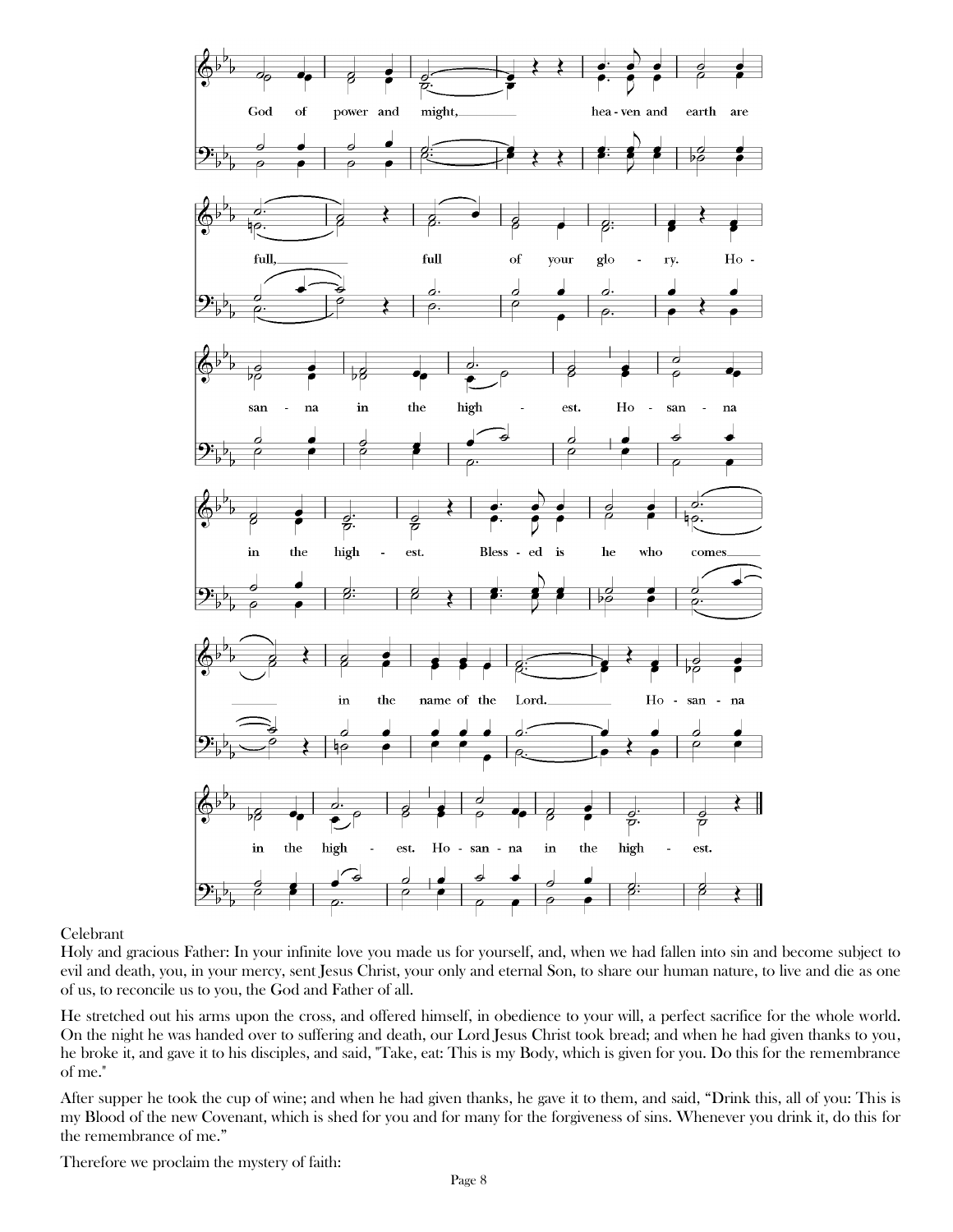Celebrant and People Christ has died. Christ is risen. Christ will come again.

Celebrant

We celebrate the memorial of our redemption, O Father, in this sacrifice of praise and thanksgiving. Recalling his death, resurrection, and ascension, we offer you these gifts.

Sanctify them by your Holy Spirit to be for your people the Body and Blood of your Son, the holy food and drink of new and unending life in him. Sanctify us also that we may faithfully receive this holy Sacrament, and serve you in unity, constancy, and peace; and at the last day bring us with all your saints into the joy of your eternal kingdom.

All this we ask through your Son Jesus Christ: By him, and with him, and in him, in the unity of the Holy Spirit all honor and glory is yours, Almighty Father, now and for ever. Amen.

And now, as our Savior Christ has taught us, we are bold to say,

People and Celebrant

Our Father, who art in heaven, hallowed be thy Name, thy kingdom come, thy will be done, on earth as it is in heaven. Give us this day our daily bread. And forgive us our trespasses, as we forgive those who trespass against us. And lead us not into temptation, but deliver us from evil. For thine is the kingdom, and the power, and the glory, for ever and ever. Amen.

#### The Breaking of the Bread

The Fraction Anthem: Hymn S164 Setting: From *Deutsche Messe*, Franz Peter Schubert (1797-1828); arr. Richard Proulx (b. 1937)



Celebrant Behold who you are: The Body of Christ. People May we become what we receive.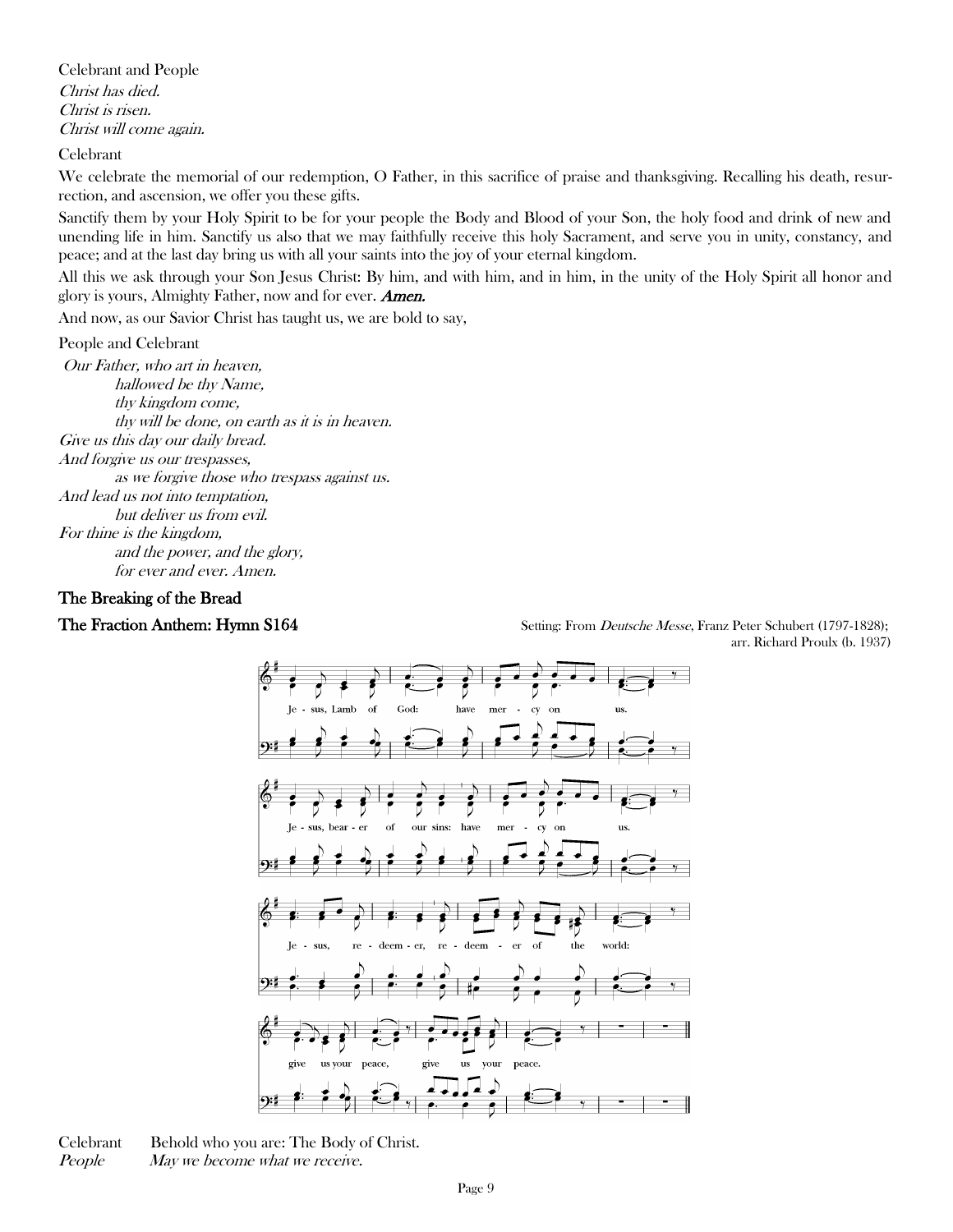#### Please be seated.

#### Communion Music

 Hymn 325 Words: Afro-American spiritual Music: Let Us Break Bread,, Afro-American spiritual; arr. David Hurd (b.1950)

 Hymn 304 Words: Brian A. Wren (.1936), alt. Music: Land of Rest, American folk melody; adapt. And harm. Annabel Morris Buchanan (1889-1983) Words: Copyright © 1971 by Hope Publishing Company. All Rights Reserved. Used by permission.

**Prayer after Communion** Please kneel or stand as you are able. BCP 366

Celebrant: Let us pray. Celebrant and People Almighty and everliving God, we thank you for feeding us with the spiritual food of the most precious Body and Blood of your Son our Savior Jesus Christ; and for assuring us in these holy mysteries that we are living members of the Body of your Son, and heirs of your eternal kingdom. And now, Father, send us out to do the work you have given us to do, to love and serve you as faithful witnesses of Christ our Lord. To him, to you, and to the Holy Spirit, be honor and glory, now and for ever. Amen.

We remember now that we have not left the world; rather, we have brought our entire selves into this time and space to be transformed by the Spirit's presence in our hearts. Now, we give thanks for this time of shared prayer, and we look toward the ways we can embody the Light of Christ in the world.

### The Blessing

The Dismissal

Closing Hymn 518 Words: Latin, ca. 7th cent.; tr. *Hymns Ancient and Modern*, 1861, after John Mason Neale (1818-1866), alt. Music: Westminster Abbey, Henry Purcell (1659-1695), adapt.; desc. James Gillespie (b. 1929)

Postlude **Andante in D** John Stanley R. D. Row Music Co.

> The altar flowers are given to the glory of God and in honor of Thomas Greene Ayers by Julia Greene and in loving memory of Jean Parks, commemorating our 40th wedding anniversary by Lee Parks

We invite visitors and newcomers to fill out a Welcome Card, online at [www.gracechurchgainesville.org/welcome](http://www.gracechurchgainesville.org/welcome) or in the pew, so we can share additional information about Grace Church and answer any questions you may have.

Services at Grace Church are live-streamed/recorded so that we may include those who cannot be with us physically. [www.gracechurchgainesville.org/photo-video-policy](http://www.gracechurchgainesville.org/photo-video-policy)